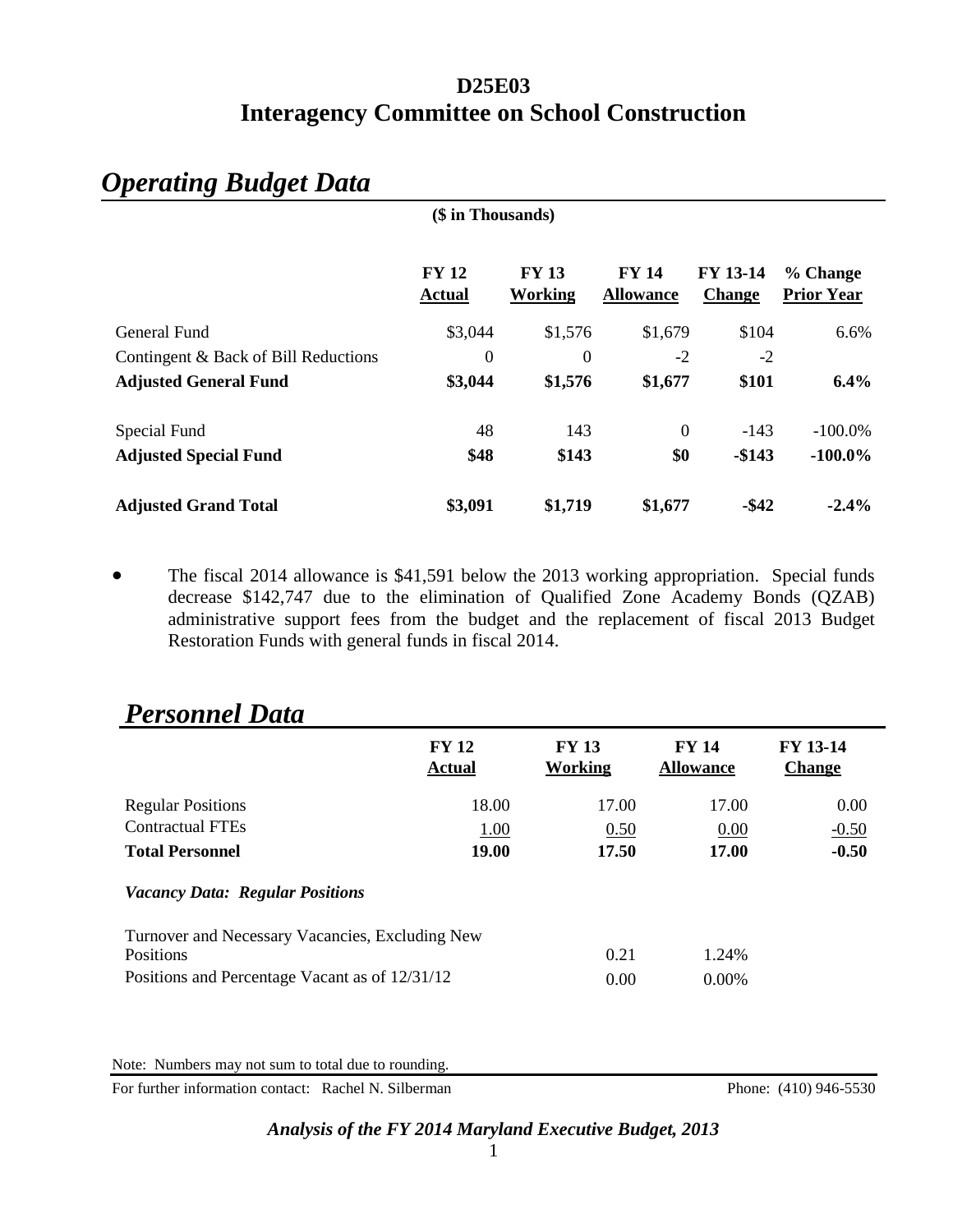- The number of regular positions remains unchanged in the fiscal 2014 allowance. The number of contractual full-time equivalents decreases by 0.5 due to the elimination of a half-time contractual QZAB funded position.
- Turnover in the fiscal 2014 allowance is budgeted at 1.24%, which will require the Interagency Committee on School Construction (IAC) to maintain the equivalent of 0.21 positions vacant for the entire year. As of December 31, 2012, the agency had no vacant positions. No turnover was budgeted in fiscal 2013.

## *Analysis in Brief*

## **Major Trends**

*Fiscal 2011 and 2012 Maintenance Survey Data Not Available:* IAC established an objective in fiscal 2007 to conduct maintenance surveys in at least 230 schools each year. Though 230 schools were surveyed in both fiscal 2011 and 2012, annual maintenance reports have been submitted for neither year. **The Department of Legislative Services recommends that the committees add language restricting general funds in the IAC budget until annual maintenance reports for fiscal 2011 and 2012 are submitted.**

*Seven School Systems Below Statewide Average Facility Age in Fiscal 2012, Down from 11 in 2005:* The improvement in statewide average facility age reflects the State's significant investment in school construction in recent years. Maryland has gained four years in the effort to reduce the age of schools. Seven years elapsed between 2005 and 2012, but on average the schools aged only three years more. While 2012 data shows improvement over the baseline, with seven local education agencies below the State average, the number remains the same as last year.

### **Recommended Actions**

1. Add budget bill language to restrict funds until the Interagency Committee on School Construction submits fiscal 2011 and 2012 annual maintenance reports.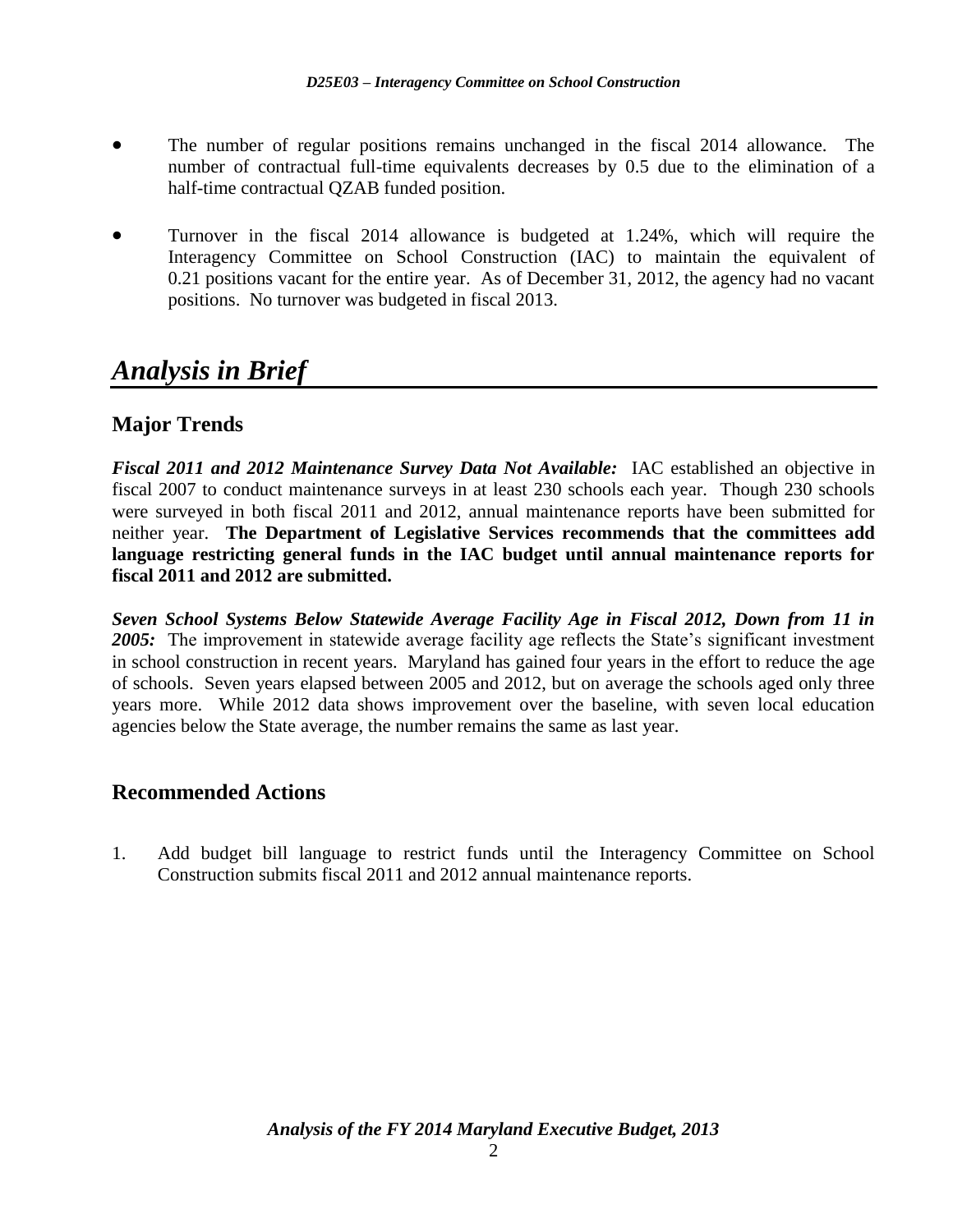## **D25E03 Interagency Committee on School Construction**

## *Operating Budget Analysis*

## **Program Description**

School construction spending is shared by the State and local government. The Interagency Committee on School Construction (IAC) administers the State Public School Construction Program (PSCP) under the authority of the Board of Public Works. The State funds its share of school construction primarily by issuing bonds and allocating the funds to local education agencies (LEA). IAC reviews requests for State funds for eligible projects such as renovations, additions, new schools, and systemic renovations. Local matching funds are required.

IAC also administers the Technology in Maryland Schools program, the Aging Schools Program, and federal programs such as Qualified Zone Academy Bonds (QZAB). More information about the PSCP, Aging Schools Program, and the use of QZABs can be found in the capital budget analysis for the program (DE0202).

Several employees of the Maryland State Department of Education (MSDE), the Department of General Services (DGS), and the Maryland Department of Planning support the activities of the PSCP and provide technical assistance to the public school systems.

IAC has the following goals in administering the PSCP to:

- **•** promote physical learning environments that support the education goals of MSDE and LEAs;
- promote well maintained, safe physical environments in which to teach and learn; and
- promote equity in the quality of school facilities throughout the State.

### **Performance Analysis: Managing for Results**

### **1. Fiscal 2011 and 2012 Maintenance Survey Data Not Available**

One of IAC's major goals is to promote well-maintained, safe physical environments in schools. To work toward this goal, the PSCP hired 2 full-time inspectors in fiscal 2007 and established an objective to conduct maintenance surveys in at least 230 schools each year. At this rate, each of Maryland's 1,400 public schools can be inspected once every six years. Prior to fiscal 2007, school inspections were conducted by DGS, which completed about 100 maintenance surveys each year. Neither Maryland statute nor the *Code of Maryland Regulations* specifiy a minimum number of schools to be surveyed annually. However, statute does require IAC to report

#### *Analysis of the FY 2014 Maryland Executive Budget, 2013*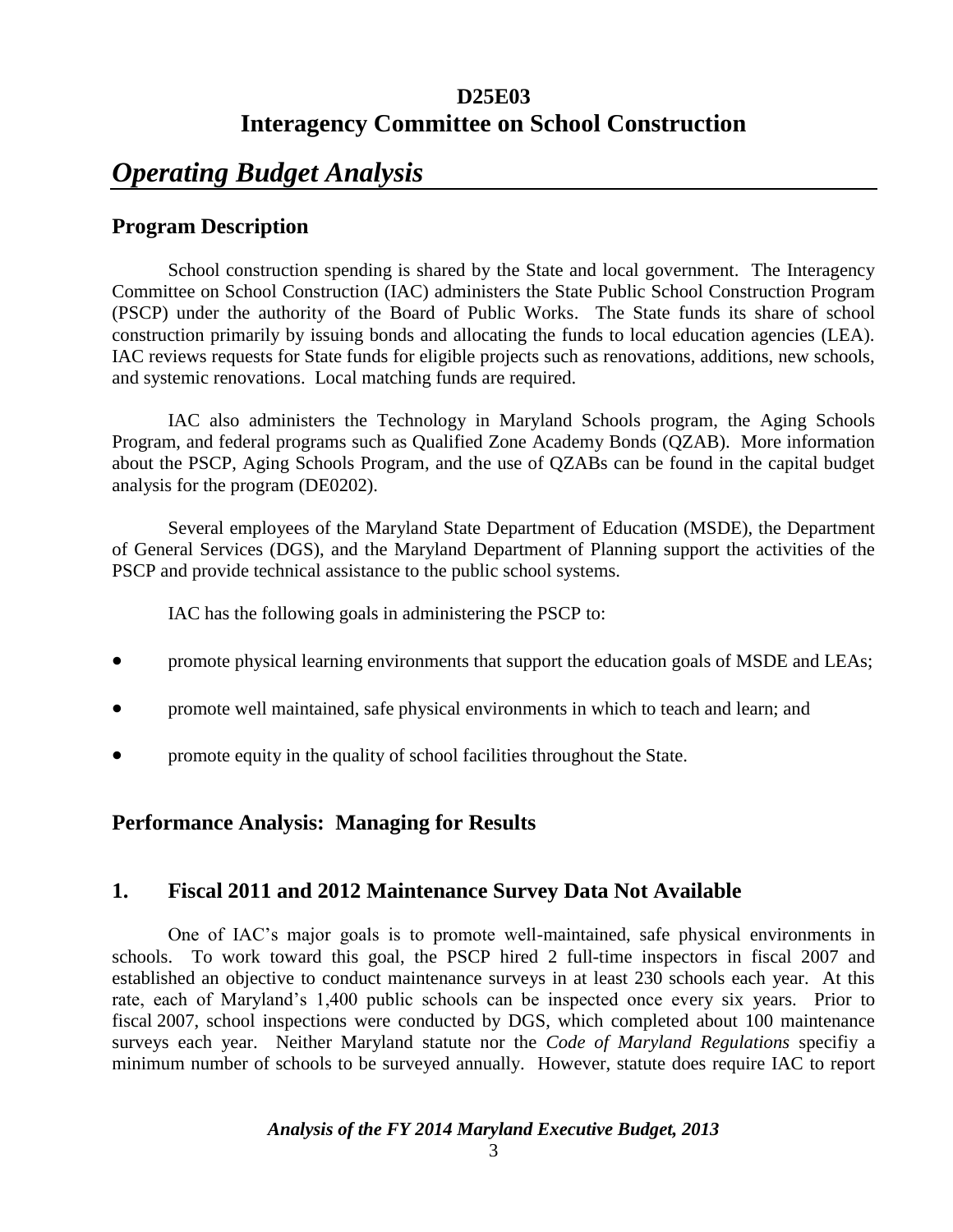#### *D25E03 – Interagency Committee on School Construction*

the results of the annual maintenance surveys for the prior fiscal year to the Govenor and the General Assembly on or before October 1 of each year.

IAC reported that survey activity dropped in fiscal 2009 and 2010 because of budget constraints. The General Assembly was concerned about the agency's reduction of maintenance surveys and added language to the fiscal 2011 budget bill restricting funds until a report was submitted certifying the completion of 230 maintenance surveys, which IAC submitted on June 27, 2011.

Though IAC reports that 230 schools were surveyed in both fiscal 2011 and 2012, annual maintenance reports have been submitted for neither year. IAC notes that internal staffing reductions and an increased capital improvement program have delayed the reports, though the maintenance surveys proceed according to schedule. In fiscal 2012, IAC requested permission to reclassify a vacant position to support inspections to help address this issue. Though the reclassification was approved, maintenance reports still have not been submitted. The annual maintenance report includes an evaluation of the maintenance practices of each LEA, highlighting specific maintenance issues. Given the State's recent investment in public school construction totaling \$2.5 billion between fiscal 2005 and 2013, transparency concerning how each LEA maintains its physical plant is increasingly important. **The Department of Legislative Services recommends that the committees add language restricting general funds in the IAC budget until annual maintenance reports for fiscal 2011 and 2012 are submitted.**

IAC reports that for fiscal 2011, four schools received an overall rating of not adequate, three of which submitted remediation plans and were reinspected in fiscal 2012, though it was found that not all major deficiencies were resolved. The fourth school will be re-inspected in fiscal 2013 after the remediation plan is received. In fiscal 2012, two schools received an overall rating of not adequate and will submit remediation plans and be reinspected. The IAC will not provide information on which LEAs had schools rated not adequate in fiscal 2011 or 2012 until all the data has been verified, and the LEAs notified. IAC reports that it is currently evaluating the optimum number of maintenance inspections that can be performed each year within existing staff constraints.

### **2. Seven School Systems Below Statewide Average Facility Age in Fiscal 2012, Down from 11 in 2005**

Another IAC goal is that the PSCP promote equity in the quality of school facilities throughout the State. The accompanying objective is to improve, or at least hold constant, each LEA's deviation from the statewide average age of square footage of school facilities. The baseline statewide average, determined in 2005, was 24 years old (constructed in 1981).

**Exhibit 1** shows the average year of construction by LEA for fiscal 2005 (the baseline year) and 2012. In fiscal 2005, 11 LEAs were below the State average age, and 3 LEAs were at the State average. The fiscal 2012 data shows an improvement over the baseline, with 7 LEAs below the State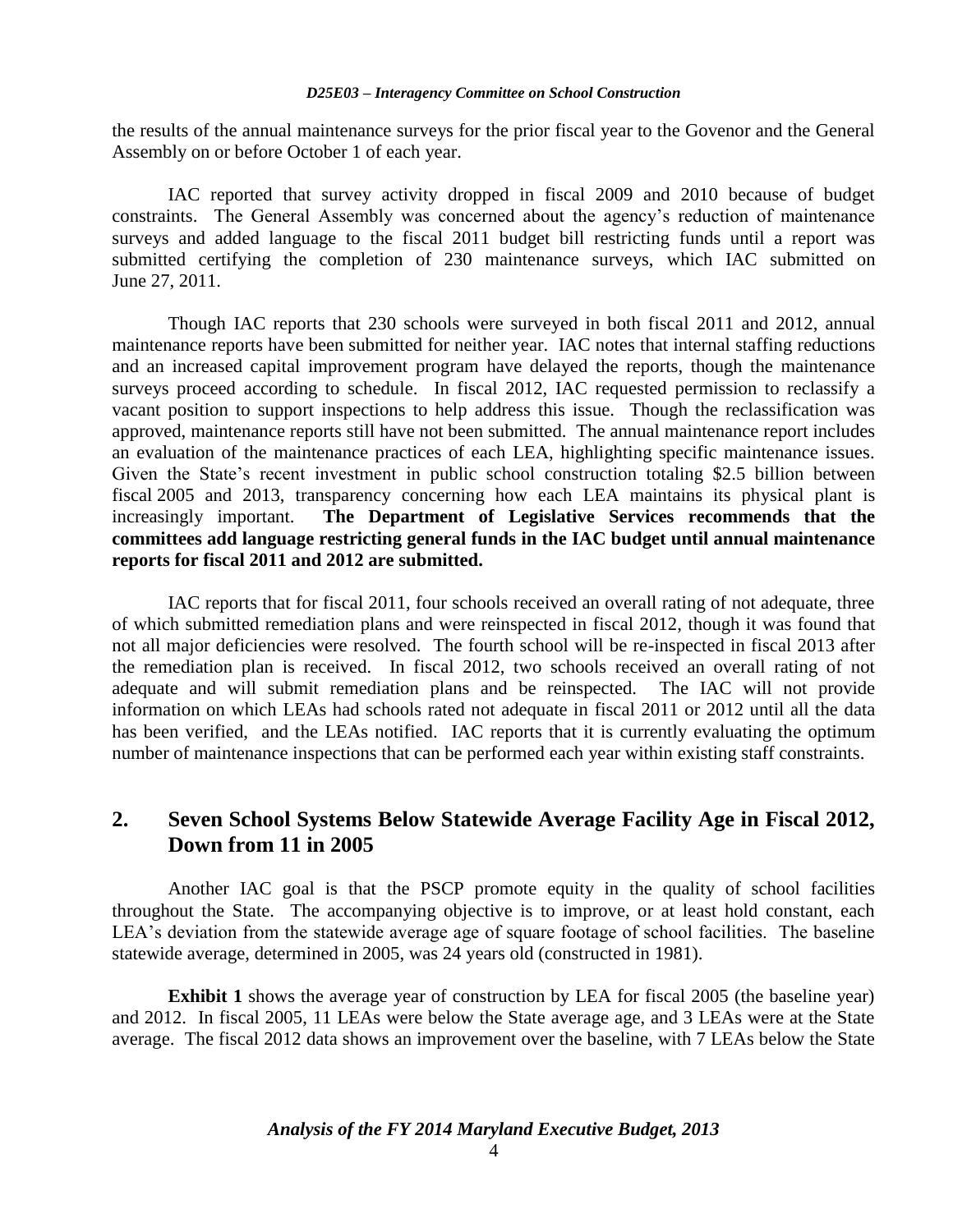

**Exhibit 1 Average Construction Year Fiscal 2005 and 2012**

Source: Interagency Committee on School Construction for fiscal 2005 and fiscal 2014, Governor's Budget Books for fiscal 2012 data

average age, the same as in fiscal 2011. The statewide average age of square footage has remained at 27 years since fiscal 2007. Overall, Maryland has gained 4 years in the effort to reduce schools' age. Seven years have elapsed between fiscal 2005 and 2012, but the schools aged only 3 years more from 24 years in fiscal 2005 to 27 years in 2012.

The oldest schools are in Baltimore City, with an average construction date of 1973, or 39 years old. Schools in Allegany, Anne Arundel, Baltimore, Kent, Prince George's, and Washington counties are also below the 2012 statewide average. Talbot County has the newest schools with an average construction date of 2000, or 12 years old. The average age of Talbot County's schools changed dramatically in fiscal 2009 because the St. Michael's Elementary/Middle/High School renovation project was completed, and with only nine schools in the system, any new or renovated square footage has a sizable effect.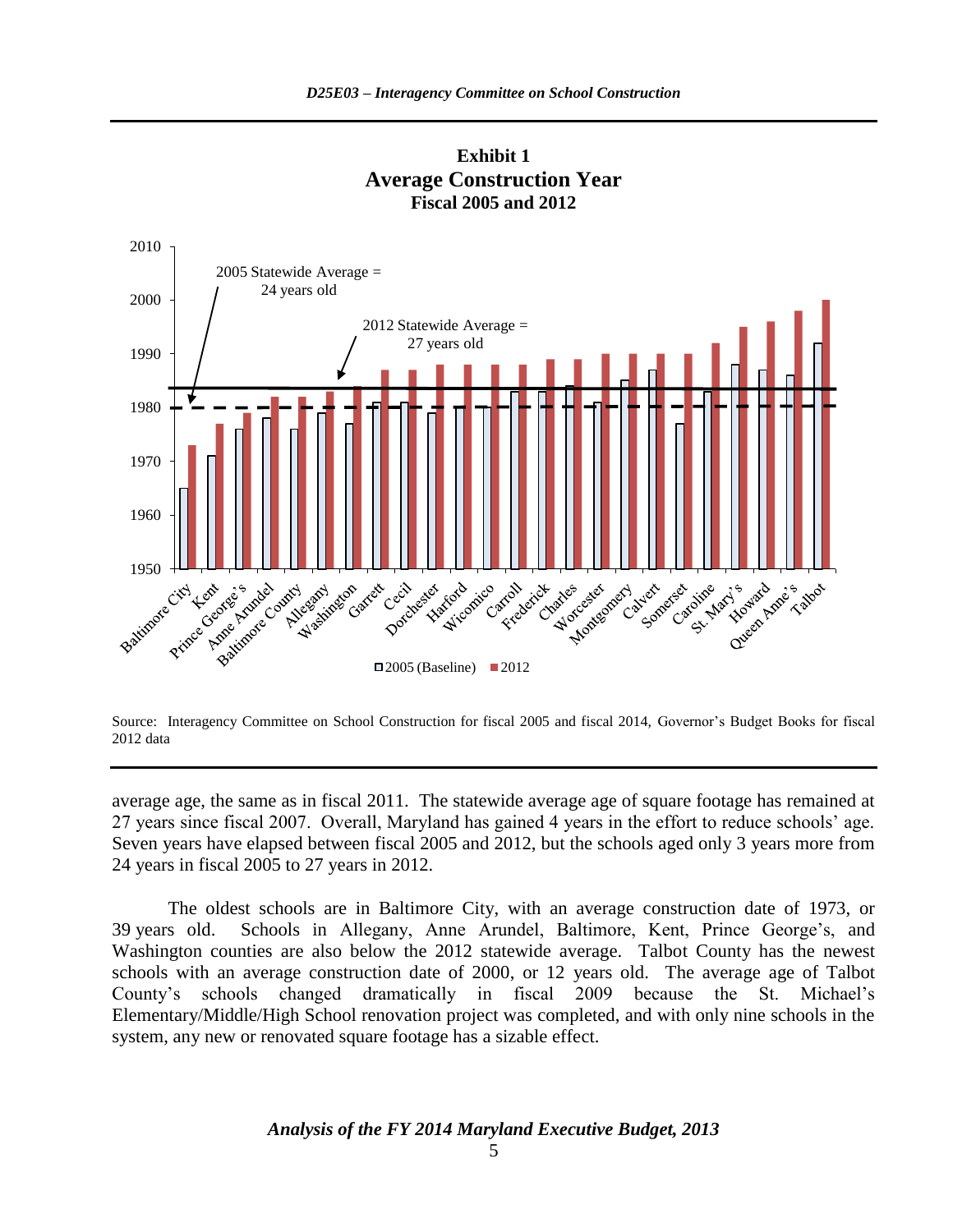### **Proposed Budget**

As shown in **Exhibit 2**, the fiscal 2014 allowance is \$41,591 less than the fiscal 2013 working appropriation. The most significant element of this decrease is a \$66,917 reduction in special payments payroll due to the elimination of 0.5 contractual full-time equivalent that supported the QZAB program. IAC reports that the need for this full-time equivalent to support LEA understanding of and grant applications for the QZAB program and compliance with federal regulation has been addressed as the program enters the final year in which funds will be authorized.

|                                | <b>Exhibit 2</b><br><b>Proposed Budget</b><br><b>Interagency Committee on School Construction</b><br>(\$ in Thousands) |                        |              |  |  |
|--------------------------------|------------------------------------------------------------------------------------------------------------------------|------------------------|--------------|--|--|
| <b>How Much It Grows:</b>      | <b>General</b><br><b>Fund</b>                                                                                          | <b>Special</b><br>Fund | <b>Total</b> |  |  |
| 2013 Working Appropriation     | \$1,576                                                                                                                | \$143                  | \$1,719      |  |  |
| 2014 Allowance                 | 1,679                                                                                                                  | $\overline{0}$         | 1,679        |  |  |
| <b>Amount Change</b>           | \$104                                                                                                                  | $-\$143$               | $-$ \$39     |  |  |
| Percent Change                 | 6.6%                                                                                                                   | $-100.0\%$             | $-2.3%$      |  |  |
| <b>Contingent Reductions</b>   | $-$ \$2                                                                                                                | \$0                    | $-$ \$2      |  |  |
| <b>Adjusted Change</b>         | \$101                                                                                                                  | $-$143$                | $-$ \$42     |  |  |
| <b>Adjusted Percent Change</b> | 6.4%                                                                                                                   | $-100.0\%$             | $-2.4\%$     |  |  |

#### **Where It Goes:**

#### **Personnel Expenses**

| \$25            |
|-----------------|
| $-10$           |
| 12 <sup>2</sup> |
| 16              |
| $-15$           |
| $-1$            |

*Analysis of the FY 2014 Maryland Executive Budget, 2013*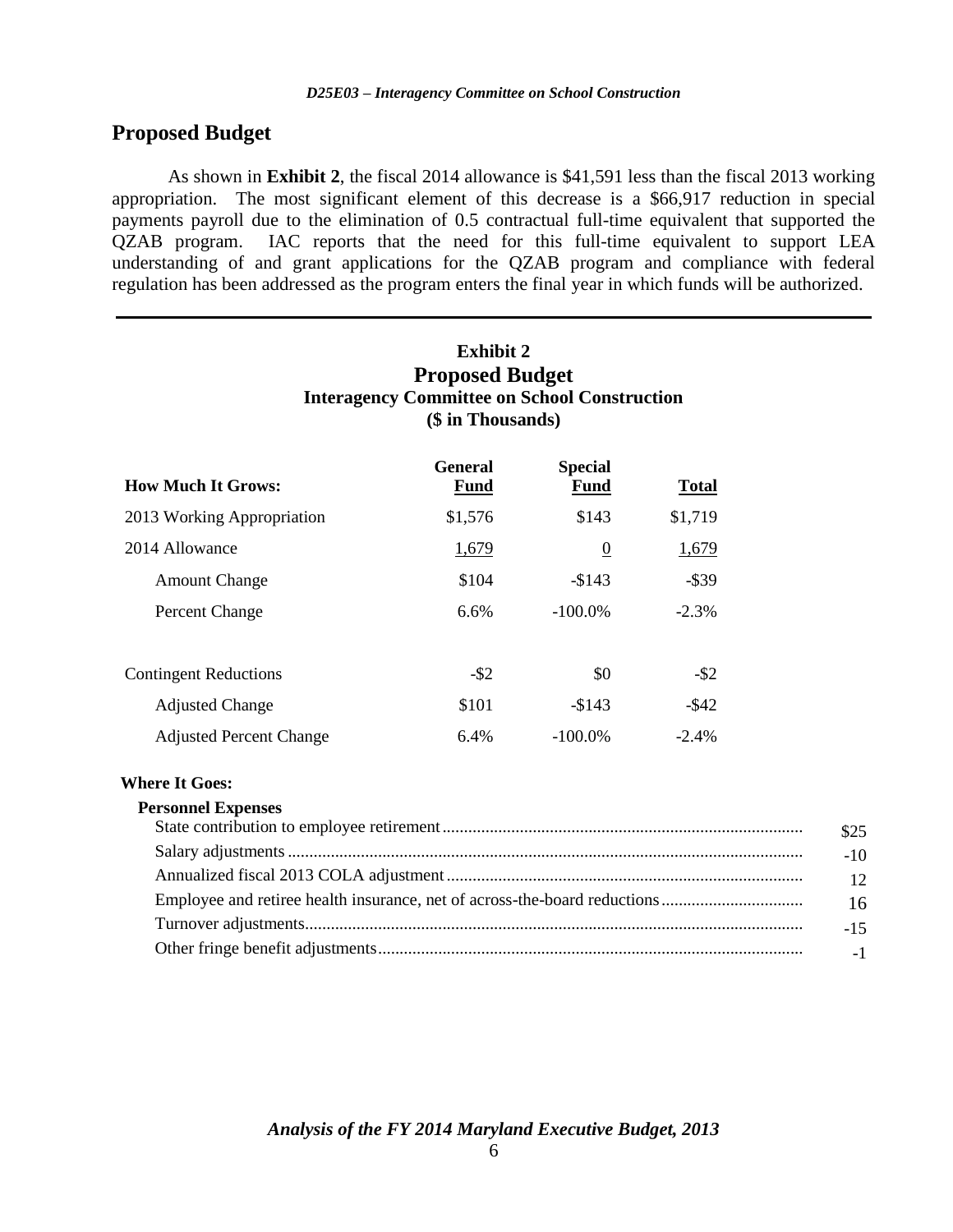#### *D25E03 – Interagency Committee on School Construction*

| <b>Where It Goes:</b><br><b>Other Changes</b>                               |       |
|-----------------------------------------------------------------------------|-------|
|                                                                             | -67   |
|                                                                             | $-1$  |
|                                                                             | $-1$  |
| Total                                                                       | -\$42 |
| COLA: cost-of-living adjustment<br>DBM: Department of Budget and Management |       |
| <b>QZAB: Qualified Zone Academy Bonds</b>                                   |       |

Note: Numbers may not sum to total due to rounding.

Grants to school systems through the Aging Schools Program are not included in the operating budget. The Governor's capital budget includes \$6.1 million to fully fund the program. Chapter 397 of 2011 (the Budget Reconciliation and Financing Act of 2011) authorized that the mandated funding could be funded in the operating or capital budget.

#### **Personnel Changes**

Fiscal 2014 personnel costs increase \$27,284 due largely to increases to employee retirement and health insurance costs, and the annualized cost of the fiscal 2013 statewide cost-of-living adjustment (COLA). Contribution rates for the regular employees, teachers, State police, and law enforcement officers pension plans increase in fiscal 2014. The rate increases are attributable to underattaining investment returns, adjusting actuarial assumptions, and increasing the reinvestment of savings achieved in the 2011 pension reform. Across-the-board health insurance reductions of \$2,499 in general funds are attributable to overbudgeted health insurance. Regular earnings decrease \$10,420 due to a vacated position being rebased to a lower salary.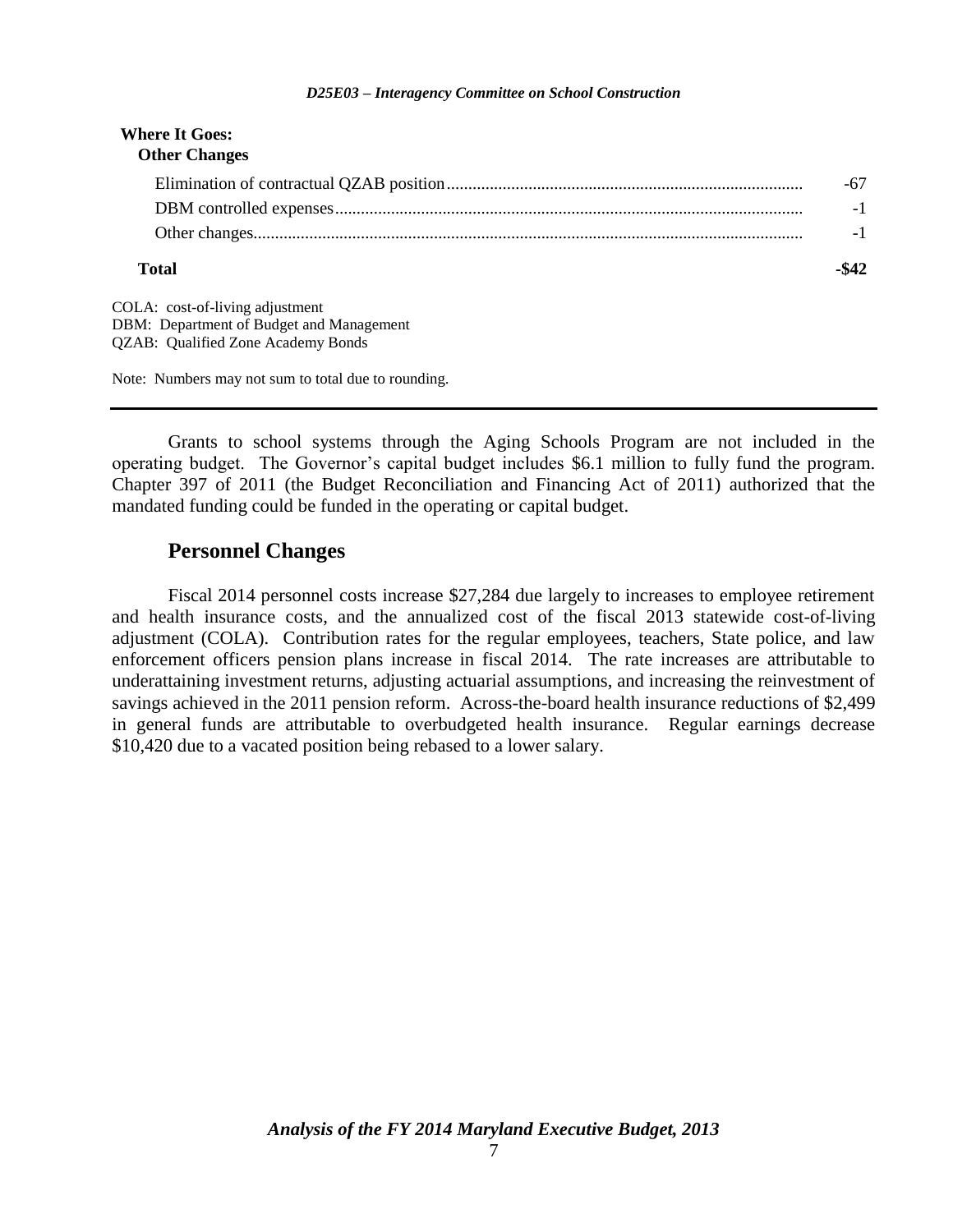# *Recommended Actions*

1. Add the following language to the general fund appropriation:

, provided that \$50,000 of this appropriation made for the purpose of general administration may not be expended until the Interagency Committee for School Construction submits fiscal 2011 and 2012 annual maintenance reports to the budget committees. The reports shall be submitted by September 2, 2013, and the budget committees shall have 45 days to review and comment. Funds restricted pending the receipt of the reports may not be transferred by budget amendment or otherwise to any other purpose and shall revert to the General Fund if the reports are not submitted to the budget committees.

**Explanation:** This language restricts \$50,000 in general funds in the Interagency Committee on School Construction (IAC) budget for general administration until IAC submits fiscal 2011 and 2012 annual maintenance reports to the budget committees.

| <b>Information Request</b>               | Author     | <b>Due Date</b>   |
|------------------------------------------|------------|-------------------|
| Fiscal 2011 Annual<br>Maintenance Report | IAC.       | September 2, 2013 |
| Fiscal 2012 Annual<br>Maintenance Report | <b>IAC</b> | September 2, 2013 |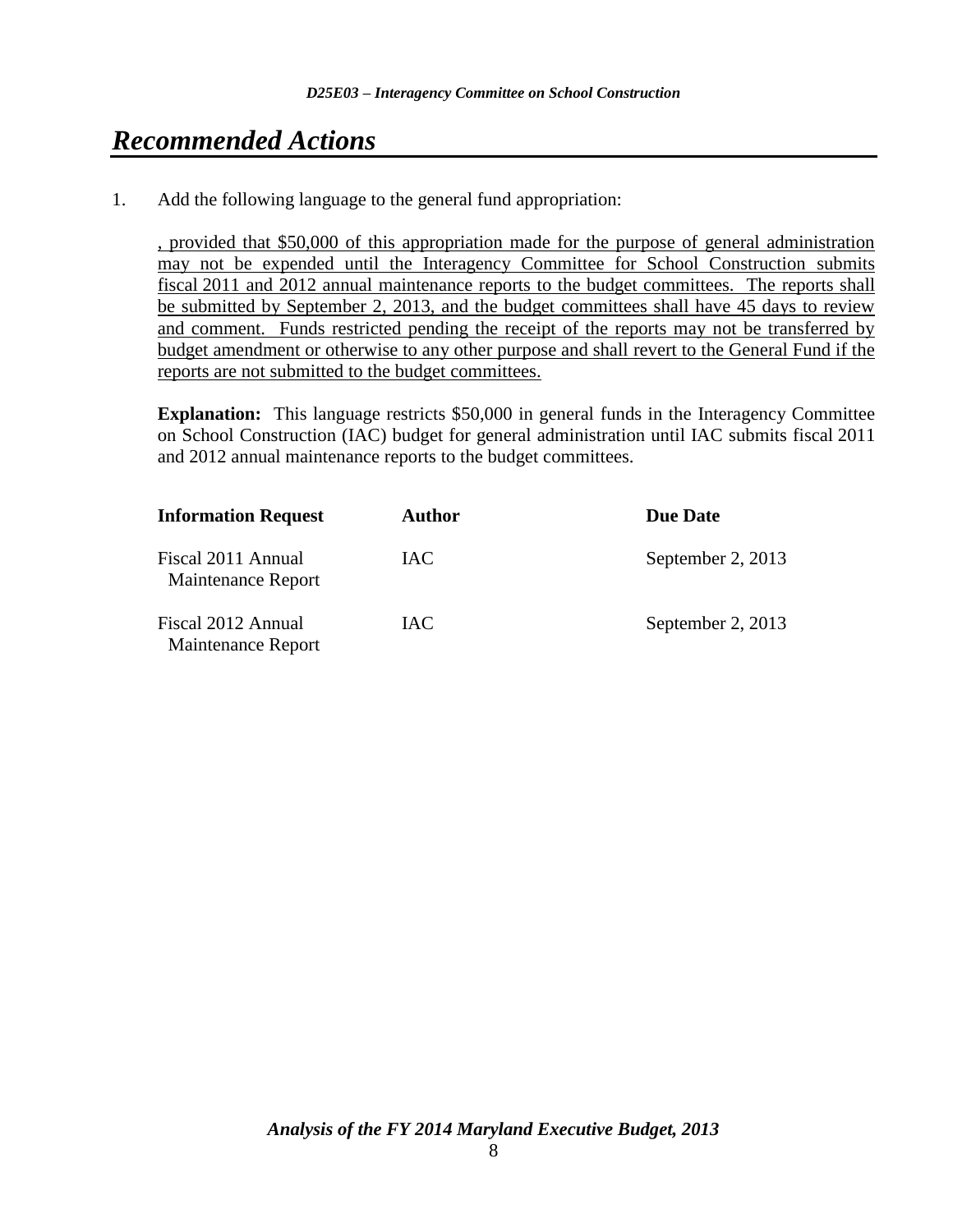# *Current and Prior Year Budgets*

## **Current and Prior Year Budgets (\$ in Thousands) Interagency Committee on School Construction**

|                                      | General<br><b>Fund</b> | <b>Special</b><br><b>Fund</b> | <b>Federal</b><br><b>Fund</b> | Reimb.<br><b>Fund</b> | <b>Total</b>     |
|--------------------------------------|------------------------|-------------------------------|-------------------------------|-----------------------|------------------|
| <b>Fiscal 2012</b>                   |                        |                               |                               |                       |                  |
| Legislative<br>Appropriation         | \$3,033                | \$0                           | \$0                           | \$0                   | \$3,033          |
| Deficiency<br>Appropriation          | $\boldsymbol{0}$       | $\boldsymbol{0}$              | $\overline{0}$                | $\overline{0}$        | $\boldsymbol{0}$ |
| <b>Budget</b><br>Amendments          | 14                     | 62                            | $\boldsymbol{0}$              | $\boldsymbol{0}$      | 76               |
| Reversions and<br>Cancellations      | $-4$                   | $-14$                         | $\overline{0}$                | $\overline{0}$        | $-18$            |
| <b>Actual</b><br><b>Expenditures</b> | \$3,044                | \$48                          | \$0                           | \$0                   | \$3,091          |
| <b>Fiscal 2013</b>                   |                        |                               |                               |                       |                  |
| Legislative<br>Appropriation         | \$1,576                | \$131                         | \$0                           | \$0                   | \$1,707          |
| <b>Budget</b><br>Amendments          | $\boldsymbol{0}$       | 12                            | $\boldsymbol{0}$              | $\boldsymbol{0}$      | 12               |
| <b>Working</b><br>Appropriation      | \$1,576                | \$143                         | \$0                           | \$0                   | \$1,719          |

Note: Numbers may not sum to total due to rounding.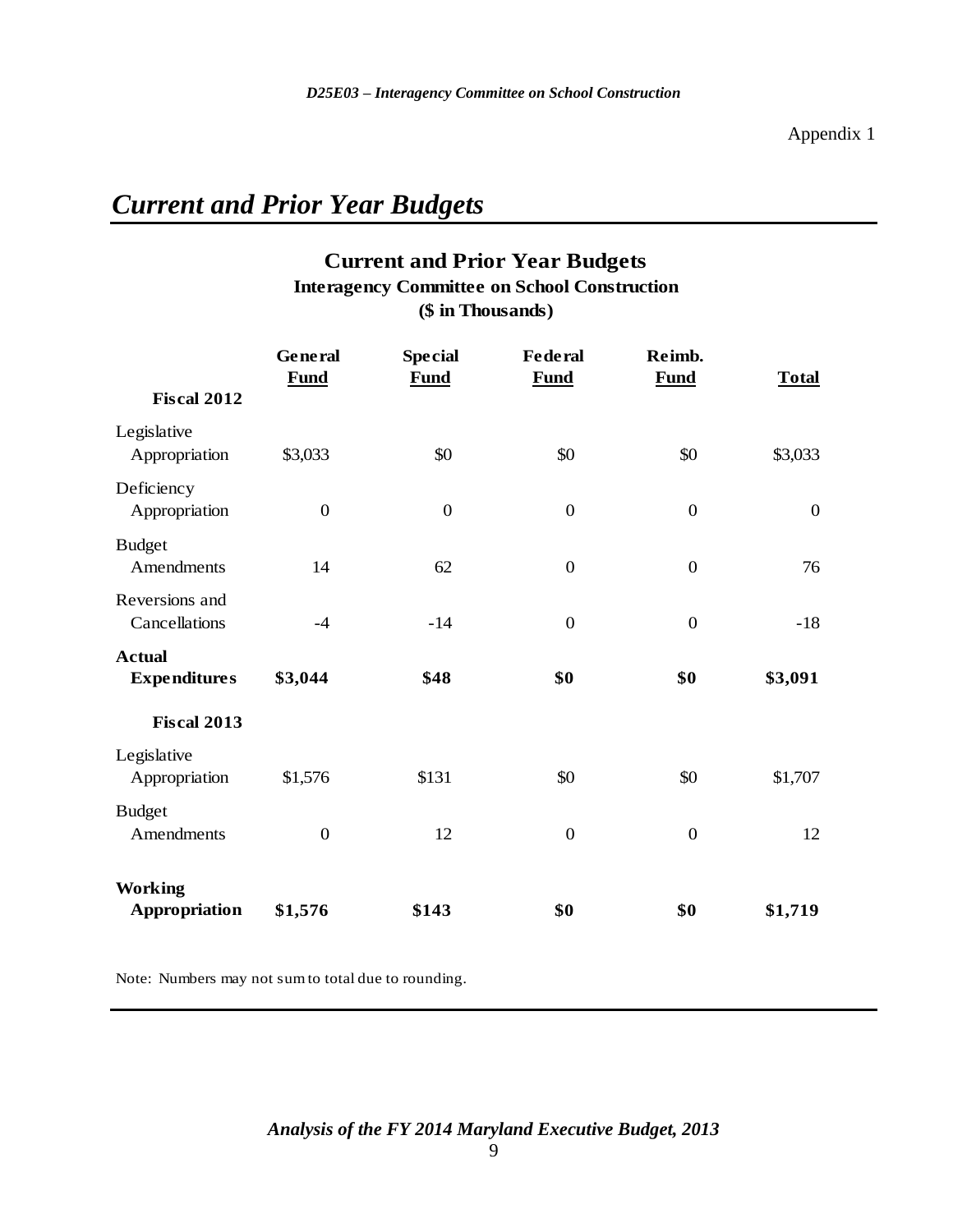#### **Fiscal 2012**

The fiscal 2012 budget closed at \$3.1 million, \$58,085 more than the legislative appropriation. Of this change, \$62,000 is due to an increase in special funds transferring QZAB proceeds from the capital to the operating budget for eligible administrative costs to support LEA QZAB grant applications. General funds increased \$12,912 to reflect the one-time \$750 employee bonus and \$1,117 to realign general funds between State agencies based on estimated telecommunications expenditures. Reversions and cancellations totaled \$17,944.

#### **Fiscal 2013**

The fiscal 2013 working appropriation is \$12,019 above the legislative appropriation due to an increase in special funds to support the statewide COLA.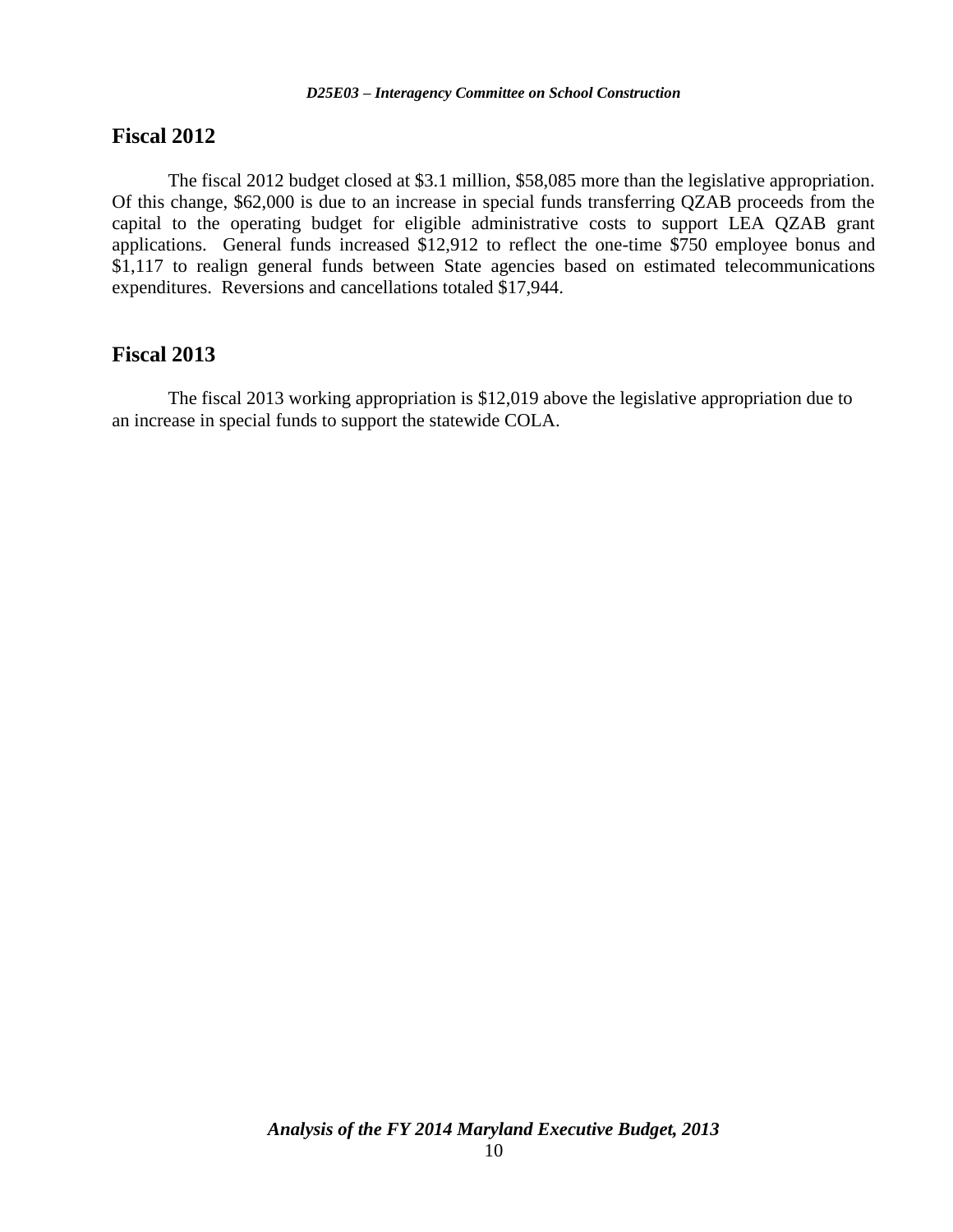#### **Object/Fund Difference Report Interagency Committee on School Construction**

|                                   |               | <b>FY 13</b>         |                  |                      |               |
|-----------------------------------|---------------|----------------------|------------------|----------------------|---------------|
|                                   | <b>FY 12</b>  | <b>Working</b>       | <b>FY 14</b>     | FY 13 - FY 14        | Percent       |
| Object/Fund                       | <b>Actual</b> | <b>Appropriation</b> | <b>Allowance</b> | <b>Amount Change</b> | <b>Change</b> |
| <b>Positions</b>                  |               |                      |                  |                      |               |
| Regular<br>01                     | 18.00         | 17.00                | 17.00            | 0.00                 | 0%            |
| Contractual<br>02                 | 2.00          | 1.00                 | 0.00             | $-1.00$              | $-100.0\%$    |
| <b>Total Positions</b>            | 20.00         | 18.00                | 17.00            | $-1.00$              | $-5.6%$       |
| <b>Objects</b>                    |               |                      |                  |                      |               |
| Salaries and Wages<br>01          | \$1,392,811   | \$1,469,204          | \$1,498,987      | \$29,783             | 2.0%          |
| Technical and Spec. Fees<br>02    | 47,865        | 67,397               | $\overline{0}$   | $-67,397$            | $-100.0%$     |
| Communication<br>03               | 7,292         | 6,120                | 6,509            | 389                  | 6.4%          |
| Travel<br>04                      | 12,154        | 18,729               | 18,729           | $\mathbf{0}$         | 0%            |
| Motor Vehicles<br>07              | 8,470         | 11,760               | 11,760           | $\boldsymbol{0}$     | 0%            |
| <b>Contractual Services</b><br>08 | 11,741        | 36,801               | 24,488           | $-12,313$            | $-33.5%$      |
| 09<br>Supplies and Materials      | 67,119        | 8,888                | 20,700           | 11,812               | 132.9%        |
| Equipment – Replacement<br>10     | 8,058         | 591                  | 8,000            | 7,409                | 1253.6%       |
| Equipment - Additional<br>11      | 1,533,172     | 96,034               | 87,773           | $-8,261$             | $-8.6%$       |
| <b>Fixed Charges</b><br>13        | 2,697         | 3,019                | 2,505            | $-514$               | $-17.0%$      |
| <b>Total Objects</b>              | \$3,091,379   | \$1,718,543          | \$1,679,451      | $-$ \$39,092         | $-2.3%$       |
| <b>Funds</b>                      |               |                      |                  |                      |               |
| General Fund<br>01                | \$3,043,514   | \$1,575,796          | \$1,679,451      | \$103,655            | 6.6%          |
| Special Fund<br>03                | 47,865        | 142,747              | $\Omega$         | $-142,747$           | $-100.0\%$    |
| <b>Total Funds</b>                | \$3,091,379   | \$1,718,543          | \$1,679,451      | $-$ \$39,092         | $-2.3%$       |

Note: The fiscal 2013 appropriation does not include deficiencies. The fiscal 2014 allowance does not include contingent reductions.